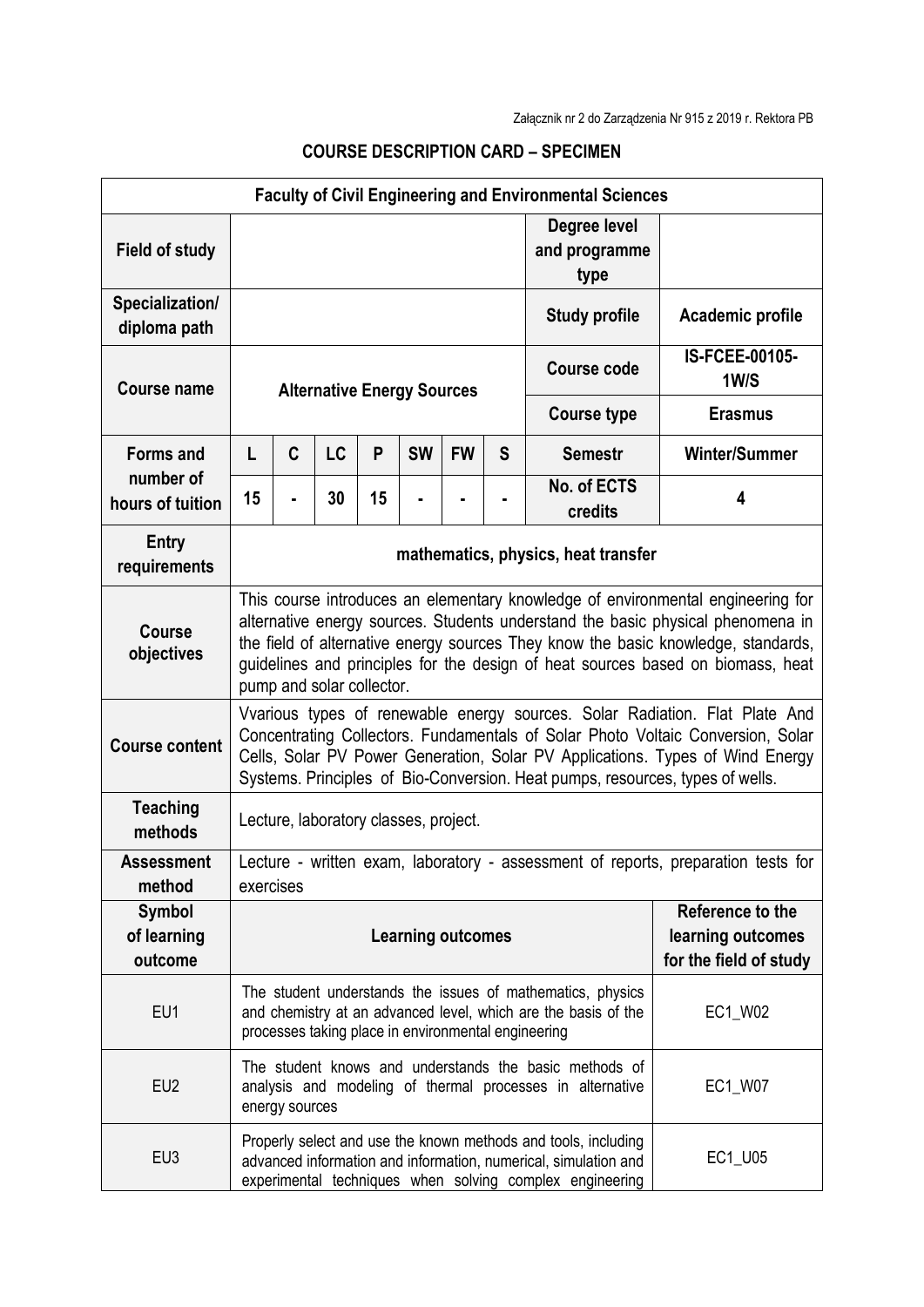|                                                                        | problems based on alternative energy sources                                                                                                                                                                                                                                                                                                                                                                                                                        |                                                            |                |  |  |  |
|------------------------------------------------------------------------|---------------------------------------------------------------------------------------------------------------------------------------------------------------------------------------------------------------------------------------------------------------------------------------------------------------------------------------------------------------------------------------------------------------------------------------------------------------------|------------------------------------------------------------|----------------|--|--|--|
| EU4                                                                    | Plan and conduct experiments, including measurements of the<br>physical quantities of devices used in alternative energy sources                                                                                                                                                                                                                                                                                                                                    | EC1_U07                                                    |                |  |  |  |
| EU <sub>5</sub>                                                        | Explaining cognitive and practical problems, consulting experts<br>in cases of difficulties in solving them on their own.                                                                                                                                                                                                                                                                                                                                           | EC1_K03                                                    |                |  |  |  |
| Symbol of<br>learning<br>outcome                                       | Methods of assessing the learning outcomes                                                                                                                                                                                                                                                                                                                                                                                                                          | Type of tuition during<br>which the outcome<br>is assessed |                |  |  |  |
| EU1                                                                    | lecture written examination, defense exercise design                                                                                                                                                                                                                                                                                                                                                                                                                | L, P                                                       |                |  |  |  |
| EU <sub>2</sub>                                                        | lecture written examination, defense exercise design                                                                                                                                                                                                                                                                                                                                                                                                                | L, P                                                       |                |  |  |  |
| EU <sub>3</sub>                                                        | defense exercise design                                                                                                                                                                                                                                                                                                                                                                                                                                             | P, LC                                                      |                |  |  |  |
| EU4                                                                    | observation of work on exercises, exercise design                                                                                                                                                                                                                                                                                                                                                                                                                   | P, LC                                                      |                |  |  |  |
| EU <sub>5</sub>                                                        | observation of work on exercises, exercise design                                                                                                                                                                                                                                                                                                                                                                                                                   | P, LC                                                      |                |  |  |  |
|                                                                        | No. of hours                                                                                                                                                                                                                                                                                                                                                                                                                                                        |                                                            |                |  |  |  |
| <b>Calculation</b>                                                     | lecture attendance                                                                                                                                                                                                                                                                                                                                                                                                                                                  | 15                                                         |                |  |  |  |
|                                                                        | participation in laboratory classesand project                                                                                                                                                                                                                                                                                                                                                                                                                      | 45                                                         |                |  |  |  |
|                                                                        | preparation for reports                                                                                                                                                                                                                                                                                                                                                                                                                                             | 15                                                         |                |  |  |  |
|                                                                        | work on reports                                                                                                                                                                                                                                                                                                                                                                                                                                                     | 15                                                         |                |  |  |  |
|                                                                        | participation in student-teacher sessions related to the reports                                                                                                                                                                                                                                                                                                                                                                                                    | 20                                                         |                |  |  |  |
|                                                                        | implementation of reports                                                                                                                                                                                                                                                                                                                                                                                                                                           | 10                                                         |                |  |  |  |
|                                                                        | preparation for and participation in exams<br><b>TOTAL:</b>                                                                                                                                                                                                                                                                                                                                                                                                         | 10<br>115                                                  |                |  |  |  |
|                                                                        | <b>HOURS</b>                                                                                                                                                                                                                                                                                                                                                                                                                                                        | No. of<br><b>ECTS</b><br>credits                           |                |  |  |  |
| Student workload –activities that require direct teacher participation | 55                                                                                                                                                                                                                                                                                                                                                                                                                                                                  | $\overline{2}$                                             |                |  |  |  |
|                                                                        | <b>Student workload -practical activities</b>                                                                                                                                                                                                                                                                                                                                                                                                                       | 55                                                         | $\overline{2}$ |  |  |  |
| <b>Basic</b><br>references                                             | Hodge B.K., Alternative energy systems and applications, Hoboken: John Wiley a.<br>1.<br>Sons, 2017.<br>2. Shah, Yatish T., Thermal energy: sources, recovery, and applications, CRC/Taylor &<br>Francis, 2018.<br>3. Zheng, Hongfei, Solar energy desalination technology, Amsterdam: Elsevier, 2017.<br>4. Gevorkian P.: Large-scale solar power system design : an engineering guide for grid-<br>connected solar power generation, New York: McGraw-Hill, 2011. |                                                            |                |  |  |  |
| <b>Supplementary</b><br>references                                     | 1. Napoleon Enteria, Aliakbar Akbarzadeh, Solar energy sciences and engineering<br>applications, Boca Raton: CRC/Taylor & Francis, 2014.<br>2. Bin W. [et al], Power conversion control of wind energy systems, Hoboken : IEEE Press :<br>John Wiley a. Sons, 2011.<br>3. Gevorkian P.: Alternative energy systems in building design, New York: McGraw-Hill,<br>2010.                                                                                              |                                                            |                |  |  |  |